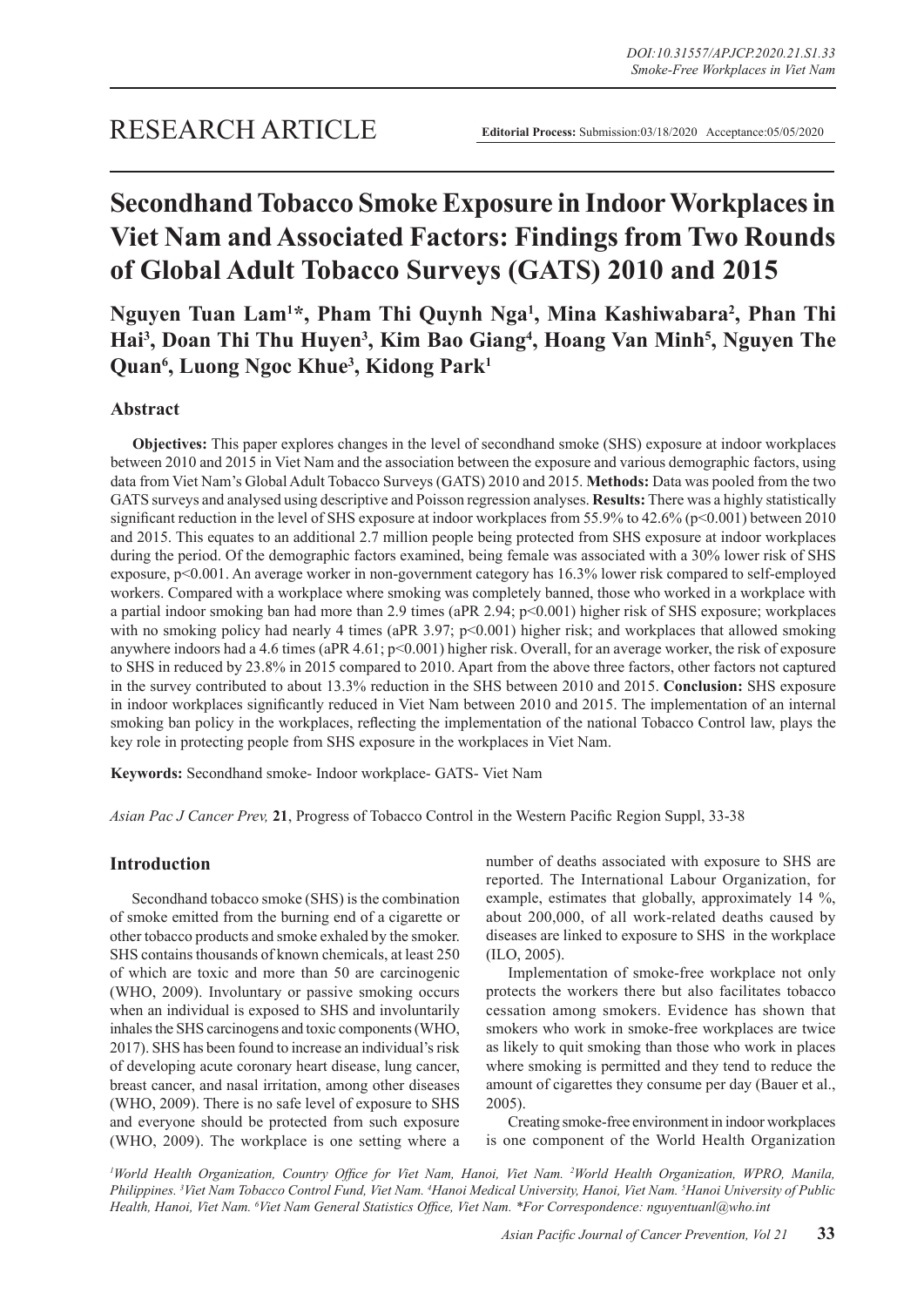#### *Nguyen Tuan Lam et al*

(WHO) MPOWER package, the six effective measures to reduce tobacco use. It is also one of the most cost-effective interventions against NCDs, as recommended by WHO's Global Action Plan for the Prevention and Control of NCDs 2013-2020 (WHO, 2013).

Tobacco control has been identified as a public health priority in Viet Nam. In December 2004, the country ratified and became a party to the WHO Framework Convention on Tobacco Control (FCTC) and in 2012, enacted the national tobacco control law. The new law promulgates, among other tobacco control measures, the implementation of smoke-free environments covering indoor public places and workplaces.

In 2010, Viet Nam conducted the first Global Adult Tobacco Survey (GATS) and the survey was repeated in 2015. This provided a valuable opportunity to assess progress made in tobacco control, including the implementation of smoke-free environment in indoor workplaces. The GATS surveys utilized the standardized sampling design protocol developed by the Centre for Disease Control and Prevention (CDC) and WHO. A total of 9,925 interviews were completed for GATS 2010 and 8,996 for GATS 2015.

The purposes of this paper are 1) to examine the changes in the level of SHS exposure in workplaces in Viet Nam between 2010 and 2015, 2) to examine associated factors for SHS exposure in indoor workplaces in 2015, and 3) to assess relative levels of contribution of those factors in the total reduction of the probability of SHS exposure between 2010 and 2015.

## **Materials and Methods**

This paper utilized data from the Viet Nam GATS surveys 2010 from the WHO GATS database (WHO, 2016) and the GATS 2015 dataset from the Tobacco Control Fund-MOH Viet Nam. The Viet Nam GATS 2010 and 2015 are nationally representative surveys of adults aged 15 years and above and who identified Viet Nam as their primary place of residence. The two datasets were pooled and analysed using the Stata 14 software.

#### *Measurements*

The dependent variable of interest is the level of SHS exposure in indoor workplaces, which was defined as indoor workers who had noticed someone smoking in the indoor area where he or she had worked in the 30 days prior to the survey being conducted. Independent variables included: year of the survey, gender, smoking status, age-group, residence, education level, employment type, occupation, and workplace smoking policy.

Year of the survey was coded for 2010 and 2015. Gender included male and female and smoking status included current smokers and non-smokers. Age-group included 3 categories: (1) 15-24, (2) 25-44, and (3) 45 and above. Place of residence was categorized into rural and urban. Education was coded into 4 categories: (1) primary or less, (2) lower secondary, (3) upper secondary, (4) college or above. Employment type included: (1) informal sector worker, (2) non-government employee and (3) government employee. Occupation was coded

into: (1) senior officials, (2) professional, (3) paraprofessional, (4) elementary, and (5) others. Workplace smoking policy was coded into: (1) not allowed anywhere indoors, (2) allowed in some indoor areas, (3) there is no policy, and (4) allowed everywhere. The latter refers to the internal smoke-free policies set by managers or owners of a workplace (which also reflect the level of the implementation of the national law in that workplace) as reported by survey participants. It should be noted that the occupation variable was asked differently in the 2010 and 2015 surveys, therefore, comparison of the level of SHS exposure using this variable was not possible.

Calculation were also made to estimate the number of workers protected from SHS exposure at the indoor workplaces by comparing the number exposed in 2015 with the number that would be exposed if the rate of SHS exposure were the same as in 2010.

#### *Statistical Analysis*

Descriptive and inferential statistical analyses were conducted using Stata 14 software. The survey design, including strata, cluster and weight, were declared in the software and used in all analysis in this paper. Two-year comparison of SHS was explored using descriptive analysis comparing levels of exposure overall and among sub-groups (i.e. the independent variables) between 2010 and 2015. Chi-square was used to test for statistical differences in the prevalence of SHS exposure between 2010 and 2015 GATS surveys.

The associated factors for SHS exposure in indoor workplaces were examined using univariate and multiple regressions. Poisson regression with robust variance estimators was used to estimate adjusted Prevalence Ratio (aPR) and their 95% confidence intervals (CIs) for the cross-sectional data. This was achieved by treating the binary outcomes as count variables and assuming all the subjects had the same length of follow-up (Barros and Hirakata, 2003; Chen et al., 2016). Poisson regression was chosen because initial analysis showed that the proportion exposed to SHS in the indoors at work was high, which made it less appropriate to use OR as yielded by logistic regression (Barros and Hirakata, 2003; Deddens and Petersen, 2008; Chen et al., 2016). All the variable that showed significant  $(p<0.05)$  in the univariate model (Model 1) were included in the Poisson multiple regression model (Model 2). In the multiple regression model, the stepwise backward elimination procedure was applied until all variables in the model are significant (P<0.05). Beside the Poisson model, the same procedures were also done using logistic regression model (Model 3) and the results of the final multiple logistic regression model were also given for reference purpose only.

Each of the factors that showed significance in the multiple regression model were included in an additional regression models (model 2.a; 2.b; 2.c and 2.d) with the year of survey variable in order to assess the level of contribution of each of these variable in the reduction of SHS between2015 and 2010, based on the change in the aPR of the variable Year of survey in these different models.

To help assess the fit of the regression model, the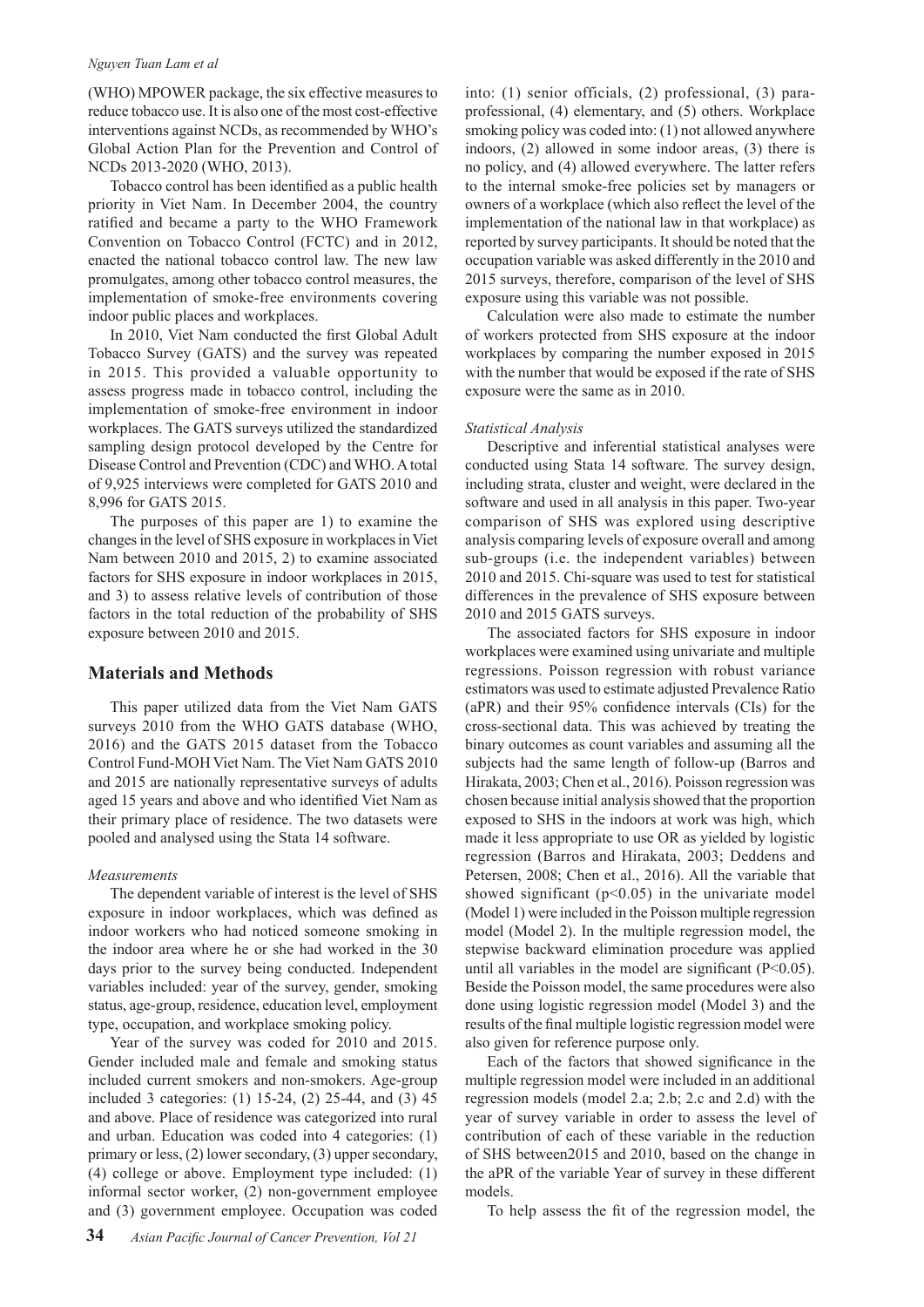goodness-of-fit chi-squared test value was obtained. To help assess if there was any problem with over-dispersion of the data (i.e. when the conditional variance exceeds the conditional mean), negative binomial regression was used to obtain the chi-square value for the hypothesis that alpha equals zero.

# **Results**

### *Comparison of SHS exposure in indoor workplaces between GATS 2010 and 2015*

Between 2010 and 2015, there was a significant reduction in the overall level of SHS exposure at work from 55.9% in 2010 to 42.6% in 2015 (Table 1). This represents a 23.8% relative reduction between the two surveys ( $p<0.001$ ). The reduction was almost evenly seen in all socioeconomic sub-groups between the two iterations of the survey. The highest reductions were observed in the groups who work in places where smoking indoors was not permitted from 24.6% in 2010 to 13.6% in

2015 (44.7% relative reduction); and among government employees from 46.3% in 2010 to 30.1% in 2015 (35.0% relative reduction). Among the non-smoking indoor workers alone, there was a highly significant reduction from 49.0% to 36.8% (P<0.001) (i.e. a 24.9% relative reduction).

It is noted that on one hand, there was a large reduction in the level of SHS exposure in those workplaces where smoking is completely banned, on the other hand there was very little or no reduction in those workplaces where smoking is allowed everywhere, or smoking is allowed in some indoor areas or there is no policy.

## *Associated factors for SHS exposure in indoor workplaces*

The association between socio-demographic factors and SHS exposure is presented in Table 2. The univariate regression model showed significance for all factors considered. However, after using stepwise backward elimination procedure in the multiple regressions model, only 4 out of the 8 factors were significant ( $P<0.05$ ) and

| Table 1. SHS exposure at indoor workplaces among Workers Aaged 15 Years and Above -a Comparison between |  |  |
|---------------------------------------------------------------------------------------------------------|--|--|
| 2010 and 2015, GATS, Viet Nam                                                                           |  |  |

| Demographic Characteristics  |      |                             |      |                     |                     |  |
|------------------------------|------|-----------------------------|------|---------------------|---------------------|--|
|                              |      | 2010<br>Percentage (95% CI) |      | 2015                | Relative Change (%) |  |
|                              |      |                             |      | Percentage (95% CI) |                     |  |
| Overall                      | 55.9 | (52.8, 59.0)                | 42.6 | (39.9, 45.3)        | $-23.8***$          |  |
| Gender                       |      |                             |      |                     |                     |  |
| Male                         | 68.7 | (64.9, 72.2)                | 54.4 | (50.6, 58.1)        | $-20.8***$          |  |
| Female                       | 41.4 | (37.2, 45.7)                | 29.9 | (26.8, 33.1)        | $-27.8***$          |  |
| Smoking status               |      |                             |      |                     |                     |  |
| Non-smokers                  | 49.0 | (45.4, 52.6)                | 36.8 | (34.0, 39.7)        | $-24.9***$          |  |
| <b>Smokers</b>               | 74.3 | (69.8, 78.5)                | 63.3 | (57.7, 68.4)        | $-14.8**$           |  |
| Age (years)                  |      |                             |      |                     |                     |  |
| 15-24                        | 49.2 | (41.8, 56.7)                | 36.7 | (30.5, 43.4)        | $-25.4*$            |  |
| 25-44                        | 58.0 | (54.4, 61.6)                | 43.0 | (39.7, 46.4)        | $-25.9***$          |  |
| 45 and above                 | 58.6 | (53.6, 63.5)                | 48.4 | (44.4, 52.5)        | $-17.4**$           |  |
| Residence                    |      |                             |      |                     |                     |  |
| Urban                        | 52.4 | (49.1, 55.7)                | 39.8 | (36.9, 42.8)        | $-24.0***$          |  |
| Rural                        | 59.0 | (53.9, 64.0)                | 45.1 | (40.7, 49.5)        | $-23.6***$          |  |
| <b>Education Level</b>       |      |                             |      |                     |                     |  |
| Primary or less              | 66.1 | (54.9, 75.7)                | 52.9 | (41.9, 63.6)        | $-20$               |  |
| Lower secondary              | 61.1 | (56.3, 65.7)                | 53.6 | (49.0, 58.2)        | $-12.3*$            |  |
| Upper secondary              | 61.6 | (55.7, 67.2)                | 48.1 | (41.7, 54.6)        | $-21.9**$           |  |
| College or above             | 45.6 | (41.1, 50.2)                | 33.2 | (29.5, 37.0)        | $-27.2***$          |  |
| Type of employment           |      |                             |      |                     |                     |  |
| Informal-sector worker       | 68.4 | (53.7, 63.4)                | 58.1 | (53.6, 62.5)        | $-15.1***$          |  |
| Non-government employee      | 33.4 | (54.4, 61.6)                | 31.4 | (27.3, 35.9)        | $-6$                |  |
| Government employee          | 46.3 | (41.8, 56.7)                | 30.1 | (26.0, 34.5)        | $-35.0***$          |  |
| Workplace smoking policy     |      |                             |      |                     |                     |  |
| Not allowed anywhere indoors | 24.6 | (20.8, 28.7)                | 13.6 | (11.3, 16.4)        | $-44.7***$          |  |
| Allowed in some indoor areas | 56.4 | (50.3, 62.3)                | 51.7 | (46.3, 57.0)        | $-8.3$              |  |
| There is no policy           | 82.1 | (78.7, 85.1)                | 74.1 | (69.1, 78.6)        | $-9.7**$            |  |
| Allowed everywhere           | 91.0 | (86.1, 94.3)                | 90.1 | (85.1, 93.6)        | $-1$                |  |

\* p<0.05, \*\* p<0.01, \*\*\* p<0.001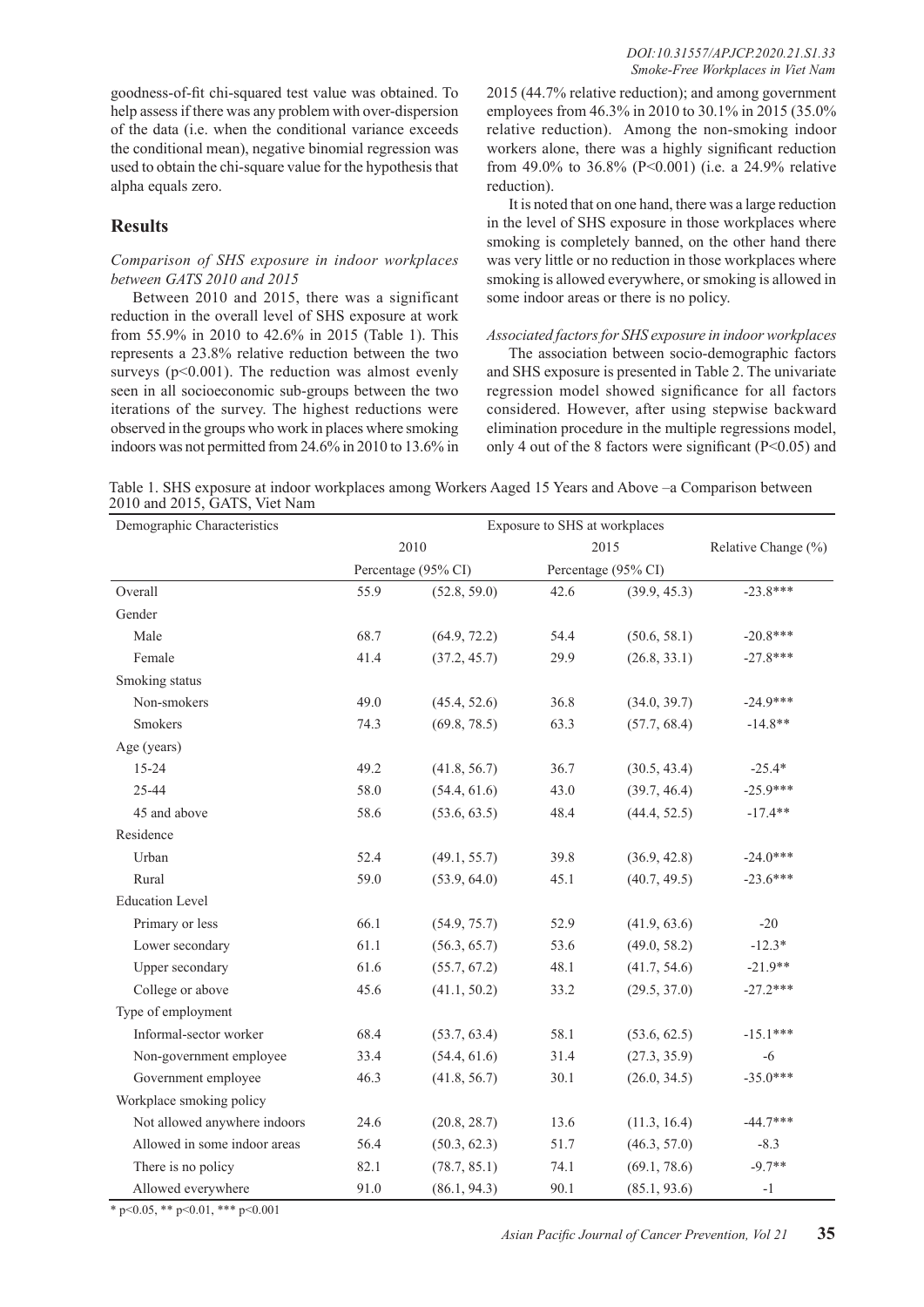#### *Nguyen Tuan Lam et al*

| Demographic                  |              | Poisson univariate regression<br>aPR (95% CI) (Model 1) | Poisson multiple regression<br>aPR (95% CI) (Model 2) |                | Logistic multiple regression<br>OR (95% CI) (Model 3) |                |  |
|------------------------------|--------------|---------------------------------------------------------|-------------------------------------------------------|----------------|-------------------------------------------------------|----------------|--|
| Characteristics              |              |                                                         |                                                       |                |                                                       |                |  |
| Year of survey               |              |                                                         |                                                       |                |                                                       |                |  |
| 2010                         | 1            |                                                         | 1                                                     |                | 1                                                     |                |  |
| 2015                         | $0.762***$   | (0.699, 0.829)                                          | $0.867***$                                            | (0.814, 0.923) | $0.644***$                                            | (0.534, 0.777) |  |
| Gender                       |              |                                                         |                                                       |                |                                                       |                |  |
| Male                         | 1            |                                                         | $\mathbf{1}$                                          |                | $\mathbf{1}$                                          |                |  |
| Female                       | $0.572***$   | (0.527, 0.621)                                          | $0.706***$                                            | (0.657, 0.757) | $0.390***$                                            | (0.326, 0.465) |  |
| Smoking status               |              |                                                         |                                                       |                |                                                       |                |  |
| Non-Smoker                   | 1            |                                                         |                                                       |                |                                                       |                |  |
| Smokers                      | $1.64***$    | $(1.53 - 1.76)$                                         |                                                       |                |                                                       |                |  |
| Age (years)                  |              |                                                         |                                                       |                |                                                       |                |  |
| 15-24                        | 1            |                                                         |                                                       |                |                                                       |                |  |
| 25-44                        | $1.17**$     | (1.03, 1.33)                                            |                                                       |                |                                                       |                |  |
| 45-64 and above              | $1.25***$    | (1.10, 1.42)                                            |                                                       |                |                                                       |                |  |
| Residence                    |              |                                                         |                                                       |                |                                                       |                |  |
| Urban                        | 1            |                                                         |                                                       |                |                                                       |                |  |
| Rural                        | $1.13**$     | (1.04, 1.23)                                            |                                                       |                |                                                       |                |  |
| <b>Education Level</b>       |              |                                                         |                                                       |                |                                                       |                |  |
| Primary or less              | 1            |                                                         |                                                       |                |                                                       |                |  |
| Lower secondary              | $0.891*$     | (0.803, 0.988)                                          |                                                       |                |                                                       |                |  |
| Upper secondary              | 0.883*       | (0.787, 0.990)                                          |                                                       |                |                                                       |                |  |
| College or above             | $0.618***$   | (0.551, 0.691)                                          |                                                       |                |                                                       |                |  |
| Type of employment           |              |                                                         |                                                       |                |                                                       |                |  |
| Informal sector worker       | 1            |                                                         | 1                                                     |                | 1                                                     |                |  |
| Non-government employee      | $0.508***$   | (0.451, 0.572)                                          | $0.837***$                                            | (0.756, 0.927) | $0.677**$                                             | (0.532, 0.861) |  |
| Government employee          | $0.578***$   | (0.522, 0.640)                                          | 102                                                   | (0.921, 1.12)  | 0.963                                                 | (0.753, 1.23)  |  |
| Workplace smoking policy     |              |                                                         |                                                       |                |                                                       |                |  |
| Not allowed anywhere indoors | $\mathbf{1}$ |                                                         | $\mathbf{1}$                                          |                | $\mathbf{1}$                                          |                |  |
| Allowed in some indoor areas | $3.10***$    | (2.69, 3.59)                                            | 2.94***                                               | (2.54, 3.39)   | 5.29***                                               | (4.24, 6.59)   |  |
| There is no policy           | 4.49***      | (3.93, 5.14)                                            | 3.98***                                               | (3.43, 4.62)   | $14.2***$                                             | (10.9, 18.4)   |  |
| Allowed everywhere           | $5.21***$    | (4.56, 5.95)                                            | $4.61***$                                             | (3.98, 5.34)   | 39.4***                                               | (26.1, 59.3)   |  |

Table 2. Associated Factors for SHS Exposure at Indoor Workplaces, GATS 2010 and 2015, aged 15 Years and Older, Viet Nam

p<0.05, \*\* p<0.01, \*\*\* p<0.001

kept in the model. These includes: (1) year of survey, (2) gender, (3) type of employment and (4) workplace smoking policy.

risk of exposure to SHS compared with those who were self-employed workers (aPR=0.837; P<0.001).

An average workers in 2015 was less likely to be exposed to SHS compared to their counterpart in 2010 (aPR=0.867; P<0.001). Women were having lower risk of exposed to SHS at work than men (aPR = $0.706$ ; p $\leq 0.001$ ). Those who work in the non-government sector have lower

Most importantly, having a smoke-free policy in the workplace showed a significant and strong association with being protected from SHS exposure. Compared with workplaces with a complete smoking ban, those who worked in a workplace with a partial indoor smoking ban or with no policy are much more likely to be exposed to

Table 3. Changes in the aPR of the Year of Survey Variable, Reflecting the Level of Reduction of the Risk of Exposure to SHS between 2010 and 2015 of an Average Worker and Role of Different Factors

| Models<br>specifications | Multiple regression with<br>Year of survey + Gender<br>aPR (95% CI) (Model 2.a) |                | Multiple regression with<br>Year of survey $+$ Type of<br>employment aPR (95% CI)<br>(Model 2.b) |                | 1c: Multiple regression<br>with Year of survey $+$<br>Workplace smoking policy<br>aPR (95% CI) (Model 2.c) |                | 1d: Multiple regression with year<br>of survey $+$ Type of employment $+$<br>Workplace smoking policy aPR<br>$(95\% \text{ CI})$ (Model 2.d) |                |
|--------------------------|---------------------------------------------------------------------------------|----------------|--------------------------------------------------------------------------------------------------|----------------|------------------------------------------------------------------------------------------------------------|----------------|----------------------------------------------------------------------------------------------------------------------------------------------|----------------|
| Year of survey           |                                                                                 |                |                                                                                                  |                |                                                                                                            |                |                                                                                                                                              |                |
| 2010                     |                                                                                 |                |                                                                                                  |                |                                                                                                            |                |                                                                                                                                              |                |
| 2015                     | $0.767***$                                                                      | (0.708, 0.831) | $0.826***$                                                                                       | (0.763, 0.895) | $0.854***$                                                                                                 | (0.800, 0.911) | $0.867***$                                                                                                                                   | (0.814, 0.925) |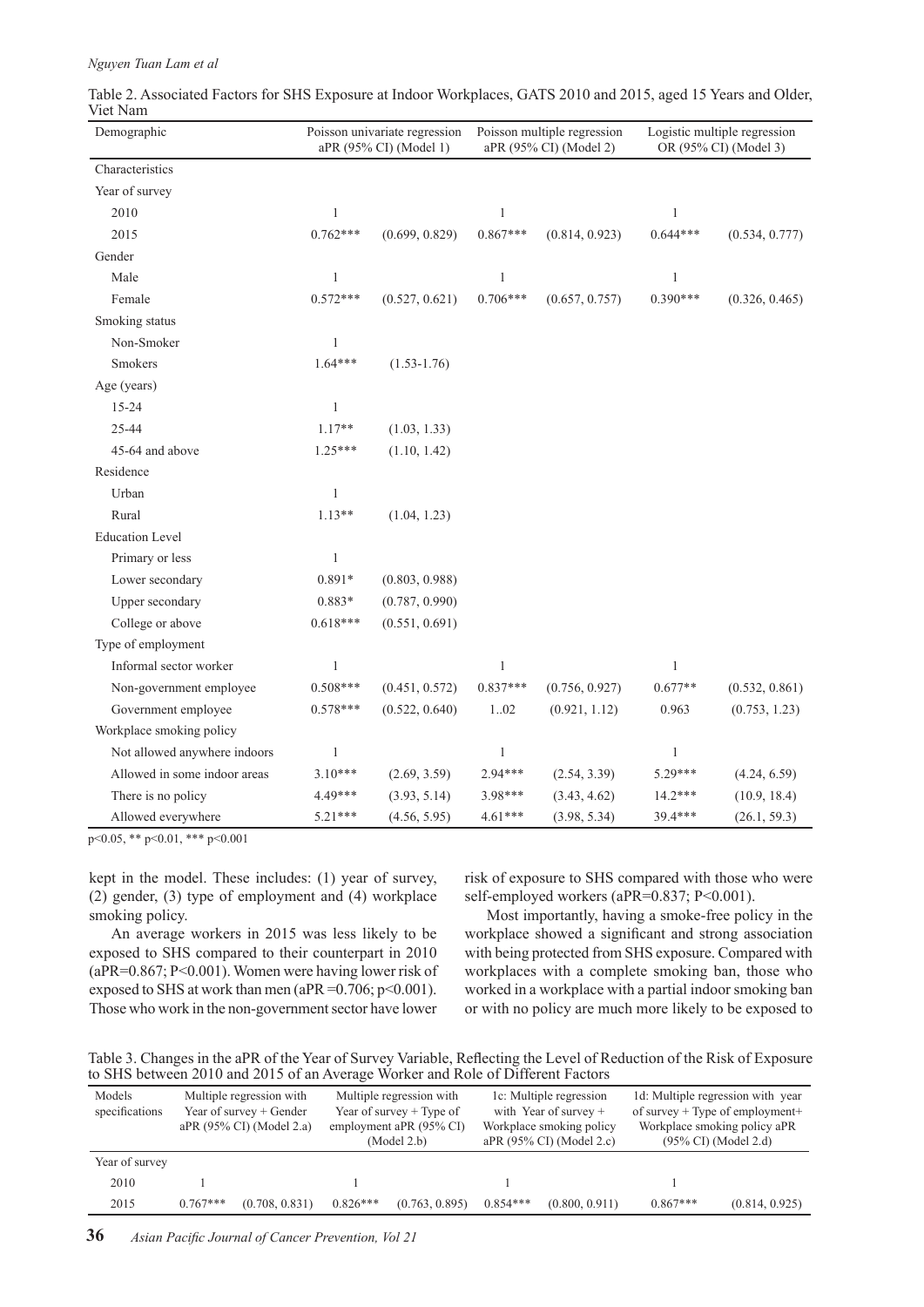SHS (aPR= 2.94 and aPR=3.98 respectively; p<0.001 for both). Furthermore, the highest risk of SHS exposure was observed among those workers in an indoor workplace where smoking is allowed everywhere (aPR=4.61;  $p \leq 0.001$ ).

For other factors, including Smoking status, Age group, Residence and Education level there were significant difference of the aPR in the univariate regression model, but there is no significant difference found in the multiple regression model.

Both tests for the regression model showed that the model fits very well with the data and there is no problem with over-dispersion as the Hosmer–Lemeshow goodness-of-fit test gives  $F = 0.81$  and  $P = 0.60$ , and the negative binomial regression gives the likelihood-ratio test of alpha=0 with  $P = 1.00$ .

On average a worker in 2015 has 23.8% reduction in the risk of exposure to SHS compared to his or her counterpart in 2010 (Table 2, Model 1: aPR=0.762). Based on the further analysis to assess the contribution of each factor to the overall reduction of the risk of SHS exposure (Table 3), gender accounted for only about 0.5% reduction (Table 3, Model 2.a: aPR for year of survey increased from 0.762 in the univariate model to 0.767 in the model with Gender) in the risk of exposure to SHS at workplaces, type of employment account for about 6.4% reduction (Table 3, Model 2.b: aPR increased from 0.762 to 0.826,) while workplace smoking policy account for about 9.2% (Table 3, Model 2.c: aPR increased from 0.762 to 0.854).

When both variables "Type of employment" and "Workplace smoking policy" were added in the model (Table 3, Model 2d), the combined effect of the two variables is a reduction of only 10.5% (aPR for Year of survey increased from 0.762 to 0.867). That is, the combined effect of the two variables (as can be seen in the Model 2.b and Model 2.c) is less than the sum of the two (Model 2.d).

# **Discussion**

In comparing the results of the Viet Nam GATS 2010 and 2015 surveys, there is evidence of a significant reduction (23.8% relative reduction) in the level of SHS exposure at indoor workplaces, from 55.9% in 2010 to 42.6% in 2015. As the results of the reduction in the rate of SHS exposure, there were 2.7 million more workers, including nearly 2 million nonsmokers, being protected from SHS exposure at indoor workplaces in 2015, as compared with 2010.

This reduction reflected the result of significant investment, effort, and progress made in tobacco control in the country in the period, especially the adoption of a strong tobacco control law in line with the WHO FCTC in 2012, and the establishment of the Viet Nam Tobacco Control Fund (VNTCF) in 2014 (WHO, 2016a), which has been providing sustainable funding for tobacco control activities in the country.

During 2014 and 2015, the VNTCF had invested 35% of the total of its income to support implementation of smoke-free settings in work and public places (WHO, 2016a). The effort included activities such as:

disseminating the smoke-free provisions in the Law; conducting training on SHS harm and how to implement smoke-free workplace and public places for managers of public and workplaces; producing and disseminating no-smoking signs; and conducting mass media campaign on harm of SHS. As results, the percentage of respondents who reported working in an indoor workplace with a total indoor smoking ban increased significantly from 30.9% in 2010 to 43.8% in 2015 (p<0.001) (author calculation).

Of the associated factors, being female proved to be a protective factor, having about 30% lower risk of explore to SHS compared to male counterpart. There seems to be some level of consideration for women by smokers at workplaces, e.g. smokers would try not to smoke when there were women in the room. This result is also consistent with studies in Germany (Fischer and Kraemer, 2016), and USA (Max et al., 2012). On the other hand, this factor does not seem to contribute any significant role in the reduction of SHS exposure between 2010 and 2015, with only about 0.5% of the reduction, as calculated from Table 3, Model 1. This could be explained by the fact that the composition of male and female worker stayed almost the same in the two surveys.

Regarding the type of employment, those working the informal sector has the highest risk of exposure to SHS exposure, while non-government workers have about 16.3% (aPR=0.837) lower risk. This result is as expected, given the informal sector often has a lower level of compliance with the smoking ban in workplaces. Regarding the contribution in the overall reduction of the risk of SHS exposure between the two surveys, this factor contributed a sizable part, about 6.4% as calculated from the Table 3, Model 2.b. The main contribution seems to come from the fact that there is a smaller proportion of informal sector workers in 2015 (80.5%-author calculation) as compared to that in 2010 (88.4%-author calculation).

The implementation and enforcement of smoke-free workplace policies proved to be the most important factor that affected levels of SHS exposure at indoor workplaces. The risk of SHS exposure was 4.6 times higher (aPR=4.61) in the workplaces where smoking is allowed everywhere compared with those places where smoking is completely banned. This result is similar to studies conducted in China, national level (Xiao et al., 2010), and 5 venues in Zhejiang Province (Xu et al., 2014), in which they found significant lower odds of exposure to SHS in the workplaces that had comprehensive smoking ban compared with the workplaces without the ban. This result shows that, even when there is a national smoke-free law in place, it is not effective if the law is not implemented by managers or owners of the workplace. Furthermore, this is also the factor that have accounted for the biggest impact in the reduction in the risk of exposure to SHS between 2015 and 2010, about 9.2%, as calculated from the Table 3, Model 2.c.

The combined effects of the two variables "Type of employment" and "Workplace smoking policy" (Table 3, Model 2.d) were smaller than the sum of the impact of the two in the separate models (Model 2.b and Model 2.c) which suggested that the impact of reducing SHS